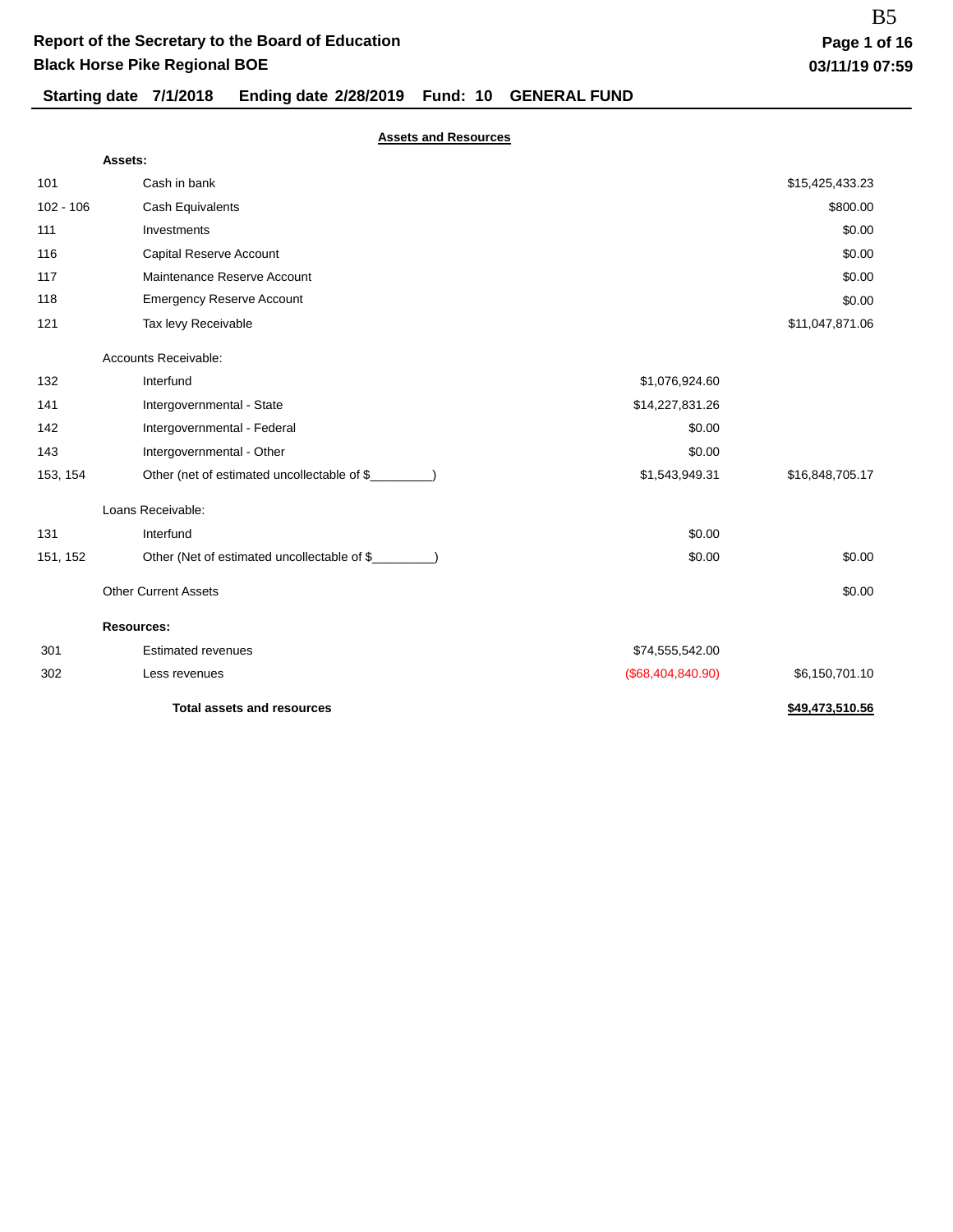#### **Liabilities and Fund Equity**

#### **Liabilities:**

|     | <b>Total liabilities</b>                   | \$2,351,911.69 |
|-----|--------------------------------------------|----------------|
|     | Other current liabilities                  | \$1,883.84     |
| 481 | Deferred revenues                          | \$0.00         |
| 451 | Loans payable                              | \$0.00         |
| 431 | Contracts payable                          | \$0.00         |
| 421 | Accounts payable                           | \$2,350,027.85 |
| 411 | Intergovernmental accounts payable - state | \$0.00         |

# **Fund Balance:**

| 753,754     | Reserve for encumbrances                    |                   |                   | \$26,727,110.65  |                 |
|-------------|---------------------------------------------|-------------------|-------------------|------------------|-----------------|
| 761         | Capital reserve account - July              |                   | \$3,537,786.98    |                  |                 |
| 604         | Add: Increase in capital reserve            |                   | \$0.00            |                  |                 |
| 307         | Less: Bud. w/d cap. reserve eligible costs  |                   | \$0.00            |                  |                 |
| 309         | Less: Bud. w/d cap. reserve excess costs    |                   | \$0.00            | \$3,537,786.98   |                 |
| 764         | Maintenance reserve account - July          |                   | \$0.00            |                  |                 |
| 606         | Add: Increase in maintenance reserve        |                   | \$0.00            |                  |                 |
| 310         | Less: Bud. w/d from maintenance reserve     |                   | \$0.00            | \$0.00           |                 |
| 766         | Reserve for Cur. Exp. Emergencies - July    |                   | \$0.00            |                  |                 |
| 607         | Add: Increase in cur. exp. emer. reserve    |                   | \$0.00            |                  |                 |
| 312         | Less: Bud. w/d from cur. exp. emer. reserve |                   | \$0.00            | \$0.00           |                 |
| 762         | Adult education programs                    |                   |                   | \$0.00           |                 |
| 750-752,76x | Other reserves                              |                   |                   | \$0.00           |                 |
| 601         | Appropriations                              |                   | \$78,435,935.69   |                  |                 |
| 602         | Less: Expenditures                          | (\$43,878,566.28) |                   |                  |                 |
|             | Less: Encumbrances                          | (\$26,346,715.42) | (\$70,225,281.70) | \$8,210,653.99   |                 |
|             | Total appropriated                          |                   |                   | \$38,475,551.62  |                 |
|             | Unappropriated:                             |                   |                   |                  |                 |
| 770         | Fund balance, July 1                        |                   |                   | \$12,526,440.94  |                 |
| 771         | Designated fund balance                     |                   |                   | \$0.00           |                 |
| 303         | Budgeted fund balance                       |                   |                   | (\$3,880,393.69) |                 |
|             | Total fund balance                          |                   |                   |                  | \$47,121,598.87 |
|             | <b>Total liabilities and fund equity</b>    |                   |                   |                  | \$49,473,510.56 |
|             |                                             |                   |                   |                  |                 |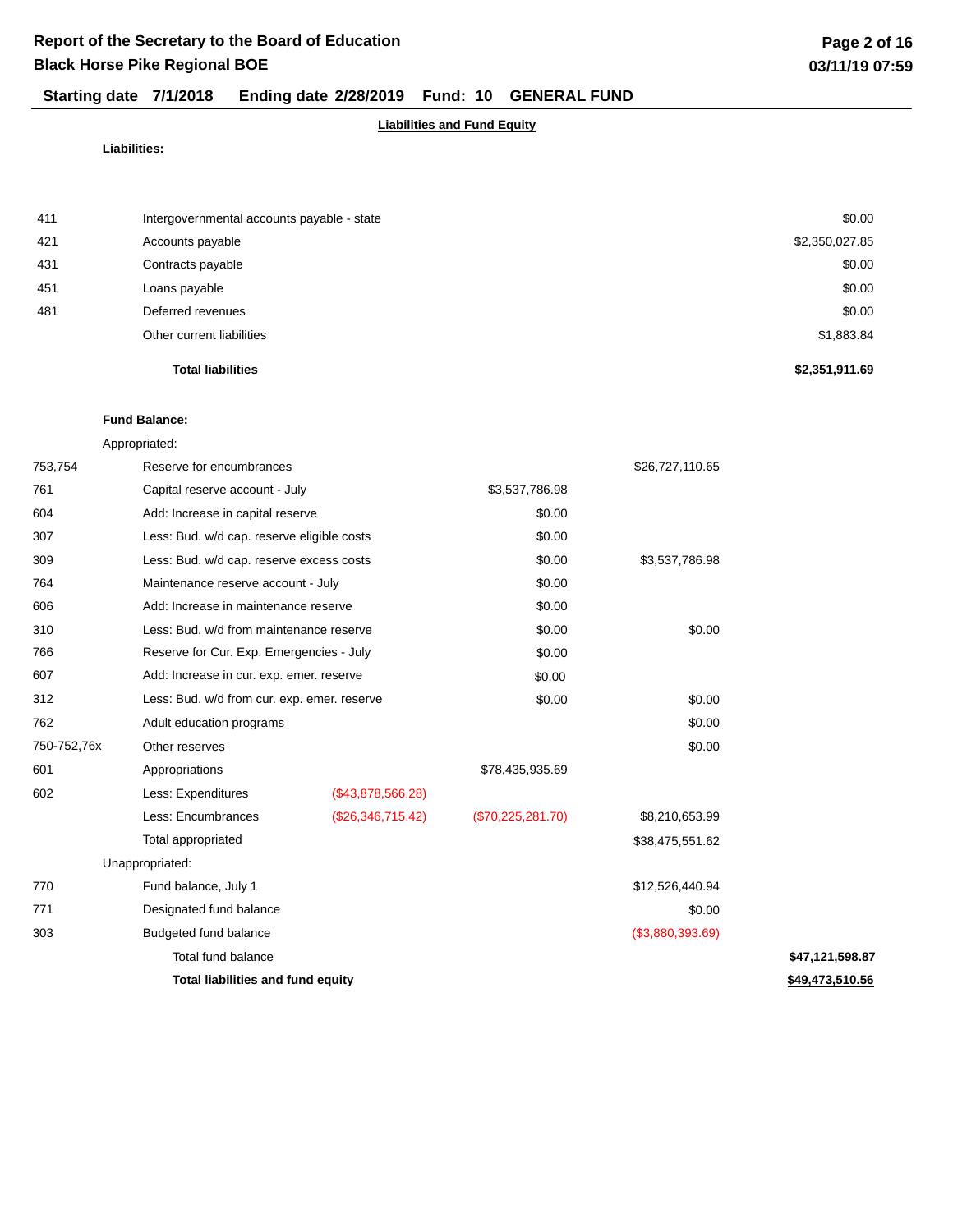### **Starting date 7/1/2018 Ending date 2/28/2019 Fund: 10 GENERAL FUND**

| <b>Recapitulation of Budgeted Fund Balance:</b> |                   |                     |                  |
|-------------------------------------------------|-------------------|---------------------|------------------|
|                                                 | <b>Budgeted</b>   | <b>Actual</b>       | Variance         |
| Appropriations                                  | \$78,435,935.69   | \$70,225,281.70     | \$8,210,653.99   |
| Revenues                                        | (\$74,555,542.00) | (\$68,404,840.90)   | (\$6,150,701.10) |
| Subtotal                                        | \$3,880,393.69    | \$1,820,440.80      | \$2,059,952.89   |
| Change in capital reserve account:              |                   |                     |                  |
| Plus - Increase in reserve                      | \$0.00            | (\$3,537,786.98)    | \$3,537,786.98   |
| Less - Withdrawal from reserve                  | \$0.00            | \$0.00              | \$0.00           |
| Subtotal                                        | \$3,880,393.69    | $($ \$1,717,346.18) | \$5,597,739.87   |
| Change in maintenance reserve account:          |                   |                     |                  |
| Plus - Increase in reserve                      | \$0.00            | \$0.00              | \$0.00           |
| Less - Withdrawal from reserve                  | \$0.00            | \$0.00              | \$0.00           |
| Subtotal                                        | \$3,880,393.69    | (\$1,717,346.18)    | \$5,597,739.87   |
| Change in emergency reserve account:            |                   |                     |                  |
| Plus - Increase in reserve                      | \$0.00            | \$0.00              | \$0.00           |
| Less - Withdrawal from reserve                  | \$0.00            | \$0.00              | \$0.00           |
| Subtotal                                        | \$3,880,393.69    | (\$1,717,346.18)    | \$5,597,739.87   |
|                                                 |                   |                     |                  |
| Less: Adjustment for prior year                 | \$0.00            | \$0.00              | \$0.00           |
| Budgeted fund balance                           | \$3,880,393.69    | (\$1,717,346.18)    | \$5,597,739.87   |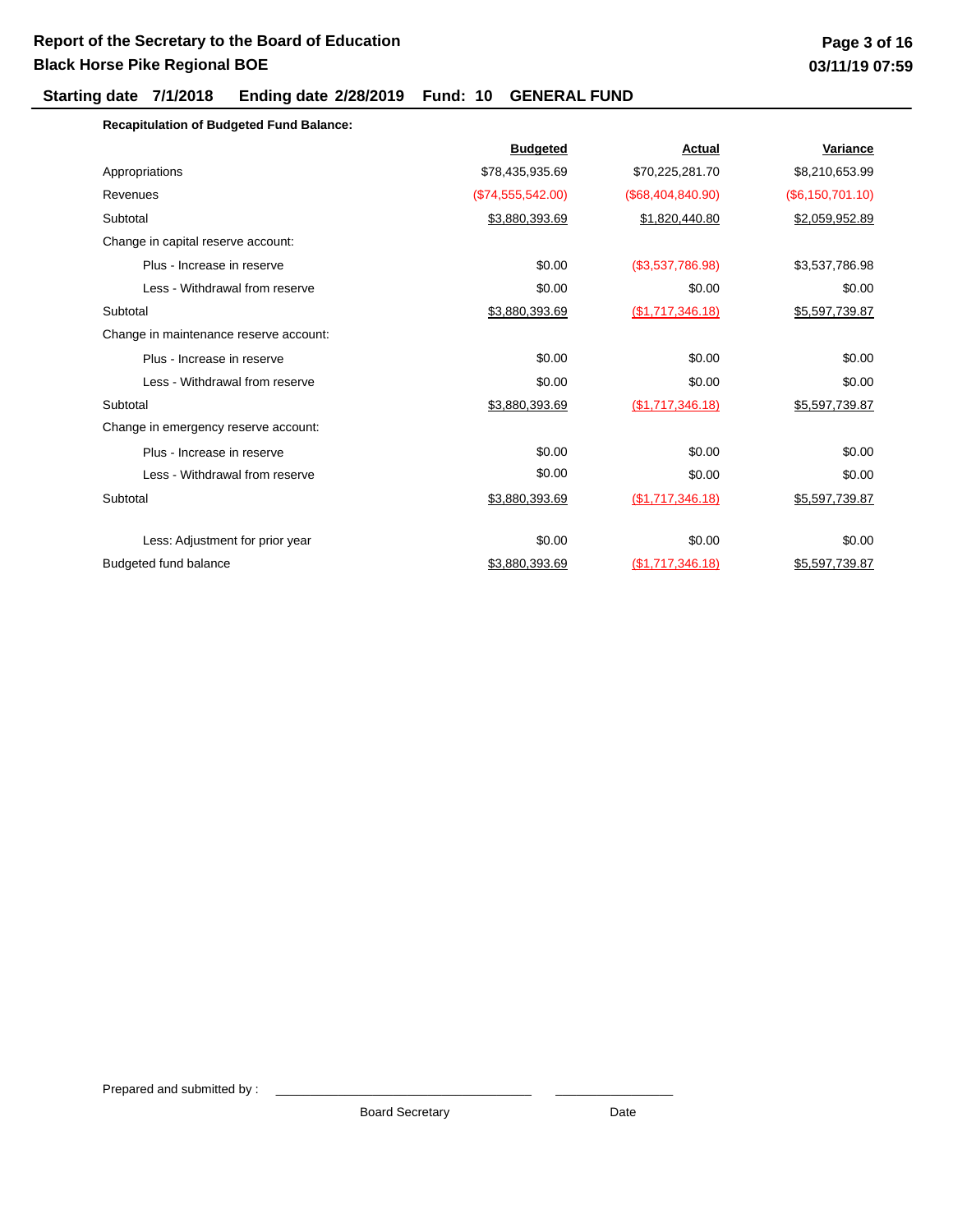# **Page 4 of 16 03/11/19 07:59**

**Starting date 7/1/2018 Ending date 2/28/2019 Fund: 10 GENERAL FUND**

| <b>Revenues:</b>     |                                                 |              | <b>Org Budget</b> | Transfers | <b>Budget Est</b>           | Actual          | Over/Under      | <b>Unrealized</b> |
|----------------------|-------------------------------------------------|--------------|-------------------|-----------|-----------------------------|-----------------|-----------------|-------------------|
|                      | (Total of Accounts W/O a Grid# Assigned)        |              | 5,418,518         | 0         | 5,418,518                   | $\bf{0}$        | Under           | 5,418,518         |
| 00370                | <b>SUBTOTAL - Revenues from Local Sources</b>   |              | 34,413,973        | 0         | 34,413,973                  | 34,649,928      |                 | (235, 955)        |
| 00520                | <b>SUBTOTAL - Revenues from State Sources</b>   |              | 34,603,963        | 0         | 34,603,963                  | 33,728,595      | Under           | 875,368           |
| 00570                | <b>SUBTOTAL - Revenues from Federal Sources</b> |              | 119,088           | 0         | 119,088                     | 26,318          | Under           | 92,770            |
|                      |                                                 | <b>Total</b> | 74,555,542        | 0         | 74,555,542                  | 68,404,841      |                 | 6,150,701         |
| <b>Expenditures:</b> |                                                 |              | <b>Org Budget</b> |           | <b>Transfers</b> Adj Budget | <b>Expended</b> | <b>Encumber</b> | Available         |
|                      | (Total of Accounts W/O a Grid# Assigned)        |              | 176,950           | 21,000    | 197,950                     | 106,408         | 75,471          | 16,072            |
| 03200                | TOTAL REGULAR PROGRAMS - INSTRUCTION            |              | 18,827,148        | 10,638    | 18,837,785                  | 10,938,007      | 7,213,971       | 685,806           |
| 10300                | <b>Total Special Education - Instruction</b>    |              | 5,008,435         | (2,826)   | 5,005,609                   | 2,953,722       | 1,979,946       | 71,940            |
| 11160                | Total Basic Skills/Remedial - Instruct.         |              | 541,560           | 0         | 541,560                     | 315,930         | 210,590         | 15,040            |
| 12160                | <b>Total Bilingual Education - Instruction</b>  |              | 62,535            | 0         | 62,535                      | 38,905          | 23,304          | 326               |
| 17100                | <b>Total School-Sponsored Co/Extra Curricul</b> |              | 593,055           | 8,447     | 601,501                     | 276,192         | 243,548         | 81,762            |
| 17600                | <b>Total School-Sponsored Athletics - Instr</b> |              | 1,758,967         | 0         | 1,758,967                   | 924,681         | 709,806         | 124,480           |
| 25100                | <b>Total Other Instructional Programs - Ins</b> |              | 241,725           | 263       | 241,988                     | 138,195         | 75,189          | 28,604            |
| 29180                | <b>Total Undistributed Expenditures - Instr</b> |              | 7,913,184         | (45,000)  | 7,868,184                   | 3,901,897       | 3,230,709       | 735,577           |
| 29680                | Total Undistributed Expenditures - Atten        |              | 15,500            | 0         | 15,500                      | 10,214          | 4,988           | 299               |
| 30620                | <b>Total Undistributed Expenditures - Healt</b> |              | 314,343           | 0         | 314,343                     | 190,875         | 112,755         | 10,713            |
| 40580                | Total Undistributed Expend - Speech, OT,        |              | 400,000           | 57,000    | 457,000                     | 188,872         | 258,985         | 9,143             |
| 41080                | Total Undist. Expend. - Other Supp. Serv        |              | 672,821           | 0         | 672,821                     | 473,561         | 198,807         | 453               |
| 41660                | Total Undist. Expend. - Guidance                |              | 2,105,617         | (300)     | 2,105,317                   | 1,295,619       | 736,041         | 73,657            |
| 42200                | Total Undist. Expend. - Child Study Team        |              | 1,089,218         | 5,300     | 1,094,518                   | 610,852         | 457,481         | 26,185            |
| 43200                | Total Undist. Expend. - Improvement of I        |              | 1,341,668         | 12,531    | 1,354,199                   | 1,037,340       | 294,137         | 22,722            |
| 43620                | Total Undist. Expend. - Edu. Media Serv.        |              | 1,179,080         | 0         | 1,179,080                   | 757,200         | 299,807         | 122,073           |
| 44180                | Total Undist. Expend. - Instructional St        |              | 123,800           | 15,854    | 139,654                     | 106,865         | 14,501          | 18,288            |
| 45300                | Support Serv. - General Admin                   |              | 1,387,325         | 1,149     | 1,388,474                   | 707,079         | 219,330         | 462,064           |
| 46160                | Support Serv. - School Admin                    |              | 2,726,206         | 11,450    | 2,737,656                   | 1,799,525       | 853,293         | 84,838            |
| 47200                | Total Undist. Expend. - Central Services        |              | 612,432           | 0         | 612,432                     | 378,328         | 182,906         | 51,198            |
| 47620                | Total Undist. Expend. - Admin. Info. Tec        |              | 277,053           | 0         | 277,053                     | 170,237         | 98,830          | 7,986             |
| 51120                | Total Undist. Expend. - Oper. & Maint. O        |              | 8,097,436         | 251,663   | 8,349,099                   | 4,819,420       | 2,008,227       | 1,521,452         |
| 52480                | Total Undist. Expend. - Student Transpor        |              | 4,773,817         | (18, 378) | 4,755,439                   | 3,282,726       | 743,816         | 728,897           |
| 71260                | TOTAL PERSONNEL SERVICES - EMPLOYEE             |              | 13,289,300        | (56, 292) | 13,233,008                  | 6,412,248       | 3,917,441       | 2,903,320         |
| 72020                | <b>Total Undistributed Expenditures - Food</b>  |              | 140,000           | 0         | 140,000                     | 0               | 0               | 140,000           |
| 75880                | <b>TOTAL EQUIPMENT</b>                          |              | 209,500           | 3,885     | 213,385                     | 138,181         | 10,152          | 65,052            |
| 76260                | <b>Total Facilities Acquisition and Constru</b> |              | 4,176,866         | 104,013   | 4,280,879                   | 1,905,488       | 2,172,683       | 202,708           |
|                      |                                                 | Total        | 78,055,540        | 380,395   | 78,435,936                  | 43,878,566      | 26,346,715      | 8,210,654         |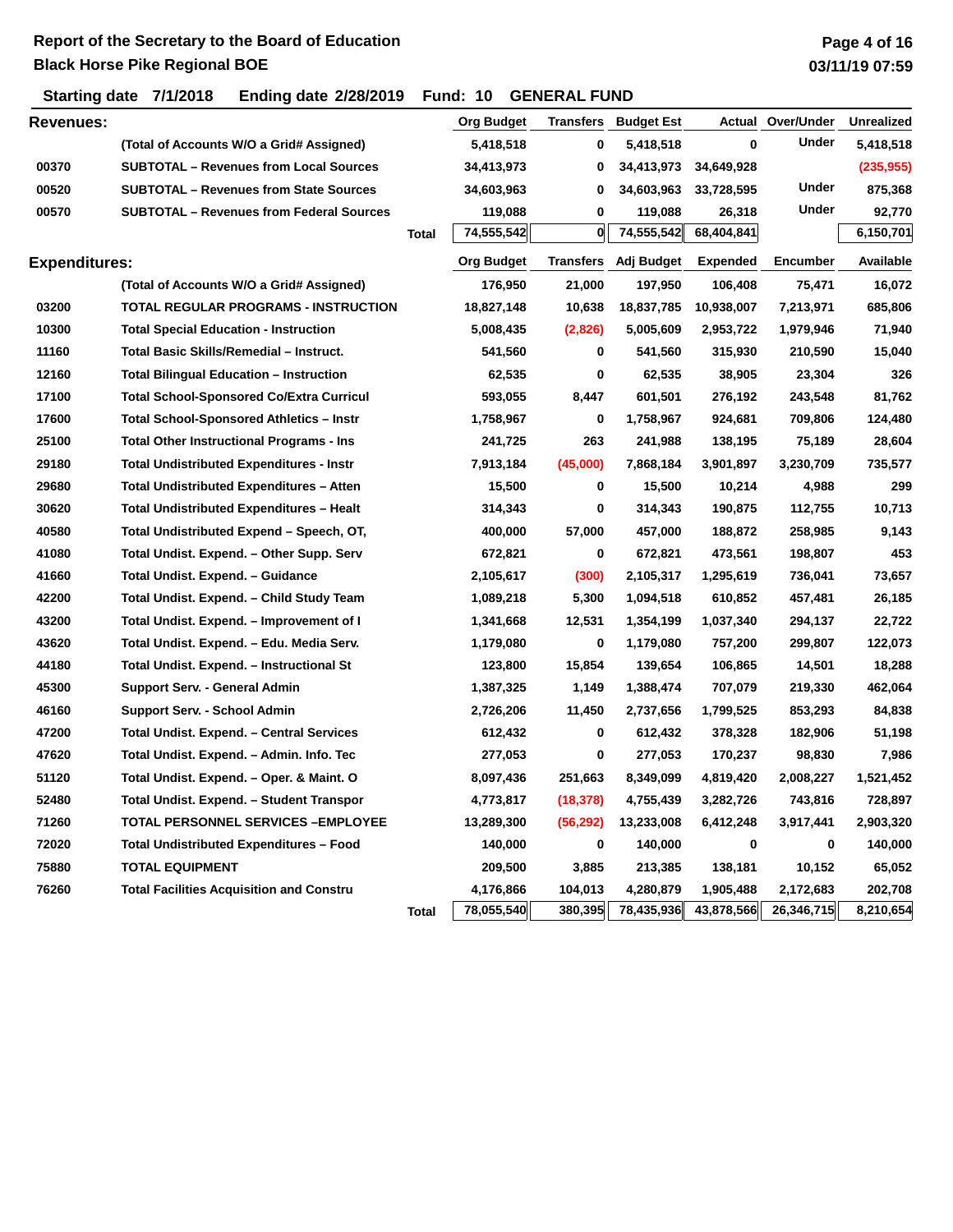# **Starting date 7/1/2018 Ending date 2/28/2019 Fund: 20 SPECIAL REVENUE FUNDS**

|             | Assets:                                      |                  |                |
|-------------|----------------------------------------------|------------------|----------------|
| 101         | Cash in bank                                 |                  | \$539,212.70   |
| $102 - 106$ | Cash Equivalents                             |                  | \$0.00         |
| 111         | Investments                                  |                  | \$0.00         |
| 116         | <b>Capital Reserve Account</b>               |                  | \$0.00         |
| 117         | Maintenance Reserve Account                  |                  | \$0.00         |
| 118         | <b>Emergency Reserve Account</b>             |                  | \$0.00         |
| 121         | Tax levy Receivable                          |                  | \$0.00         |
|             | Accounts Receivable:                         |                  |                |
| 132         | Interfund                                    | \$0.00           |                |
| 141         | Intergovernmental - State                    | \$361,808.00     |                |
| 142         | Intergovernmental - Federal                  | \$46,763.47      |                |
| 143         | Intergovernmental - Other                    | \$0.00           |                |
| 153, 154    | Other (net of estimated uncollectable of \$_ | \$4,977.53       | \$413,549.00   |
|             | Loans Receivable:                            |                  |                |
| 131         | Interfund                                    | \$0.00           |                |
| 151, 152    | Other (Net of estimated uncollectable of \$  | \$0.00           | \$0.00         |
|             | <b>Other Current Assets</b>                  |                  | \$0.00         |
|             | <b>Resources:</b>                            |                  |                |
| 301         | <b>Estimated revenues</b>                    | \$2,208,498.15   |                |
| 302         | Less revenues                                | (\$1,357,415.62) | \$851,082.53   |
|             | <b>Total assets and resources</b>            |                  | \$1,803,844.23 |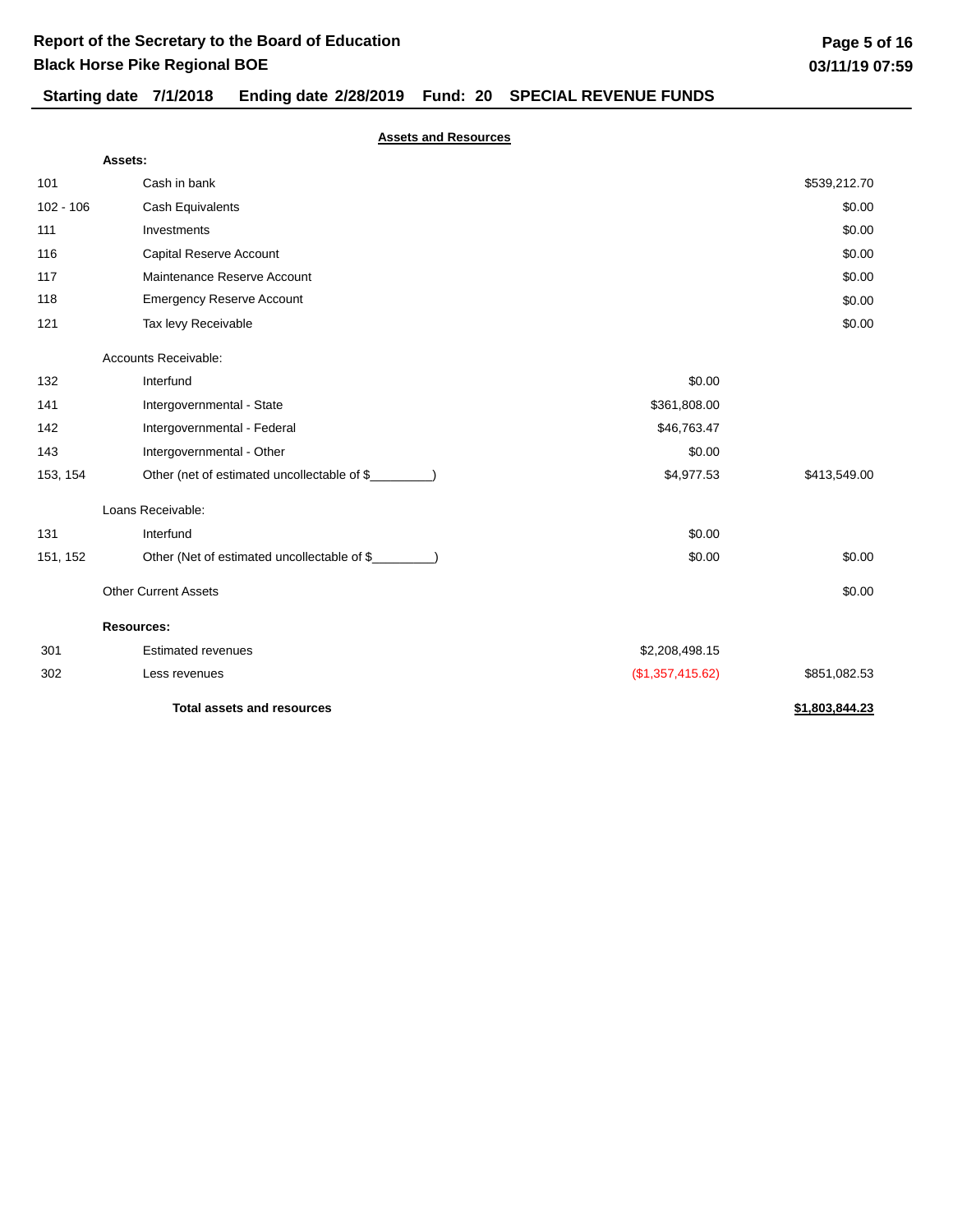## **Starting date 7/1/2018 Ending date 2/28/2019 Fund: 20 SPECIAL REVENUE FUNDS**

#### **Liabilities and Fund Equity**

#### **Liabilities:**

|     | <b>Total liabilities</b>                   | \$641,533.23 |
|-----|--------------------------------------------|--------------|
|     | Other current liabilities                  | \$493,613.79 |
| 481 | Deferred revenues                          | \$50,823.00  |
| 451 | Loans payable                              | \$0.00       |
| 431 | Contracts payable                          | \$0.00       |
| 421 | Accounts payable                           | \$97,096.44  |
| 411 | Intergovernmental accounts payable - state | \$0.00       |
|     |                                            |              |

#### **Fund Balance:**

| 753,754     | Reserve for encumbrances                    |                  |                  | \$672,880.74 |                |
|-------------|---------------------------------------------|------------------|------------------|--------------|----------------|
| 761         | Capital reserve account - July              |                  | \$0.00           |              |                |
| 604         | Add: Increase in capital reserve            |                  | \$0.00           |              |                |
| 307         | Less: Bud. w/d cap. reserve eligible costs  |                  | \$0.00           |              |                |
| 309         | Less: Bud. w/d cap. reserve excess costs    |                  | \$0.00           | \$0.00       |                |
| 764         | Maintenance reserve account - July          |                  | \$0.00           |              |                |
| 606         | Add: Increase in maintenance reserve        |                  | \$0.00           |              |                |
| 310         | Less: Bud. w/d from maintenance reserve     |                  | \$0.00           | \$0.00       |                |
| 766         | Reserve for Cur. Exp. Emergencies - July    |                  | \$0.00           |              |                |
| 607         | Add: Increase in cur. exp. emer. reserve    |                  | \$0.00           |              |                |
| 312         | Less: Bud. w/d from cur. exp. emer. reserve |                  | \$0.00           | \$0.00       |                |
| 762         | Adult education programs                    |                  |                  | \$0.00       |                |
| 750-752,76x | Other reserves                              |                  |                  | \$0.00       |                |
| 601         | Appropriations                              |                  | \$1,877,251.61   |              |                |
| 602         | Less: Expenditures                          | (\$1,159,524.47) |                  |              |                |
|             | Less: Encumbrances                          | (\$559,536.99)   | (\$1,719,061.46) | \$158,190.15 |                |
|             | Total appropriated                          |                  |                  | \$831,070.89 |                |
|             | Unappropriated:                             |                  |                  |              |                |
| 770         | Fund balance, July 1                        |                  |                  | (S6.43)      |                |
| 771         | Designated fund balance                     |                  |                  | \$0.00       |                |
| 303         | Budgeted fund balance                       |                  |                  | \$331,246.54 |                |
|             | Total fund balance                          |                  |                  |              | \$1,162,311.00 |
|             | <b>Total liabilities and fund equity</b>    |                  |                  |              | \$1,803,844.23 |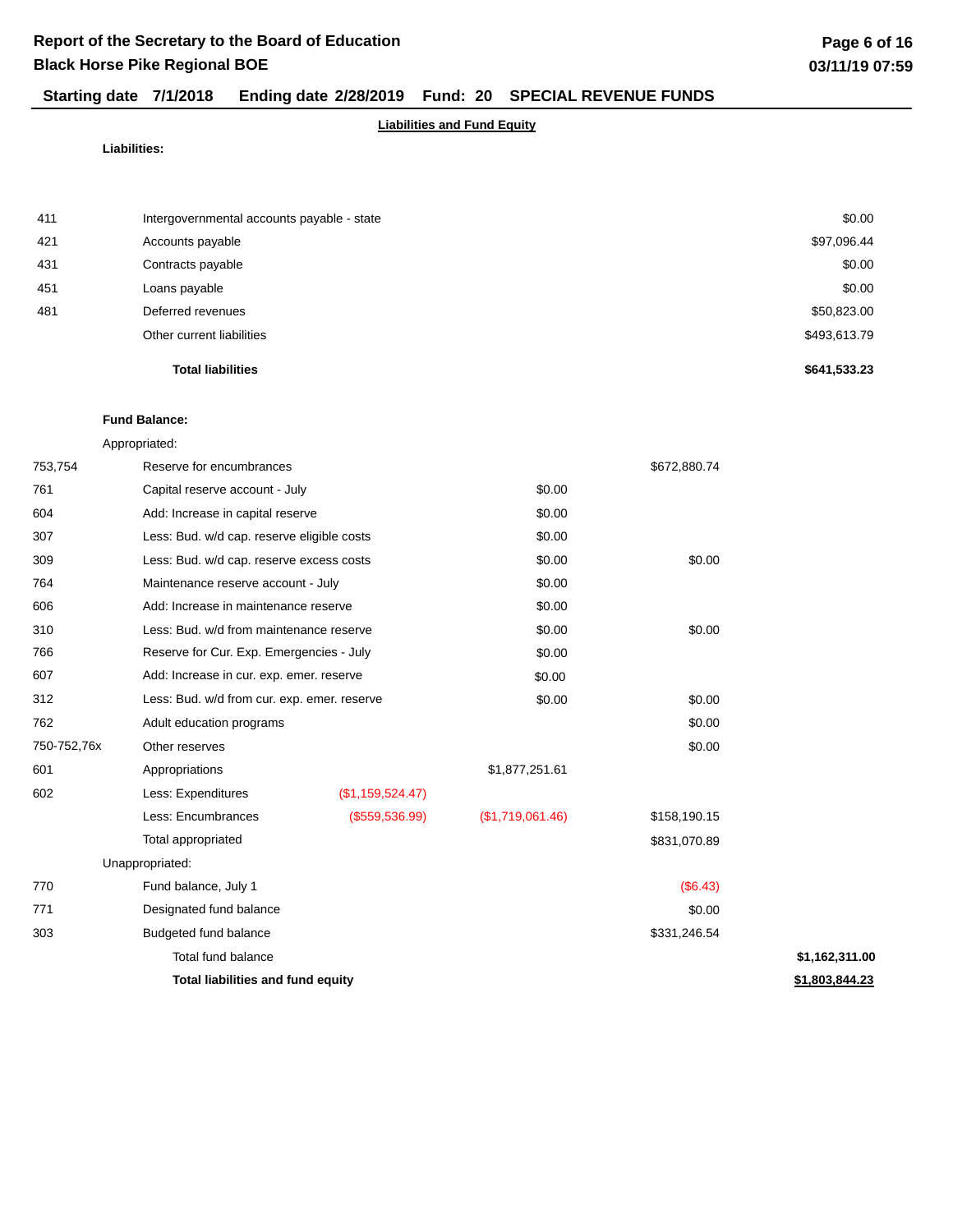### **Starting date 7/1/2018 Ending date 2/28/2019 Fund: 20 SPECIAL REVENUE FUNDS**

| <b>Recapitulation of Budgeted Fund Balance:</b> |
|-------------------------------------------------|
|-------------------------------------------------|

|                                        | <b>Budgeted</b>   | <b>Actual</b>    | Variance          |
|----------------------------------------|-------------------|------------------|-------------------|
| Appropriations                         | \$1,877,251.61    | \$1,719,061.46   | \$158,190.15      |
| Revenues                               | (\$2,208,498.15)  | (\$1,357,415.62) | (\$851,082.53)    |
| Subtotal                               | $($ \$331,246.54) | \$361,645.84     | $($ \$692,892.38) |
| Change in capital reserve account:     |                   |                  |                   |
| Plus - Increase in reserve             | \$0.00            | \$0.00           | \$0.00            |
| Less - Withdrawal from reserve         | \$0.00            | \$0.00           | \$0.00            |
| Subtotal                               | $($ \$331,246.54) | \$361,645.84     | (\$692, 892.38)   |
| Change in maintenance reserve account: |                   |                  |                   |
| Plus - Increase in reserve             | \$0.00            | \$0.00           | \$0.00            |
| Less - Withdrawal from reserve         | \$0.00            | \$0.00           | \$0.00            |
| Subtotal                               | $($ \$331,246.54) | \$361,645.84     | $($ \$692,892.38) |
| Change in emergency reserve account:   |                   |                  |                   |
| Plus - Increase in reserve             | \$0.00            | \$0.00           | \$0.00            |
| Less - Withdrawal from reserve         | \$0.00            | \$0.00           | \$0.00            |
| Subtotal                               | $($ \$331,246.54) | \$361,645.84     | (\$692, 892.38)   |
|                                        |                   |                  |                   |
| Less: Adjustment for prior year        | \$0.00            | \$0.00           | \$0.00            |
| Budgeted fund balance                  | (\$331, 246.54)   | \$361,645.84     | $($ \$692,892.38) |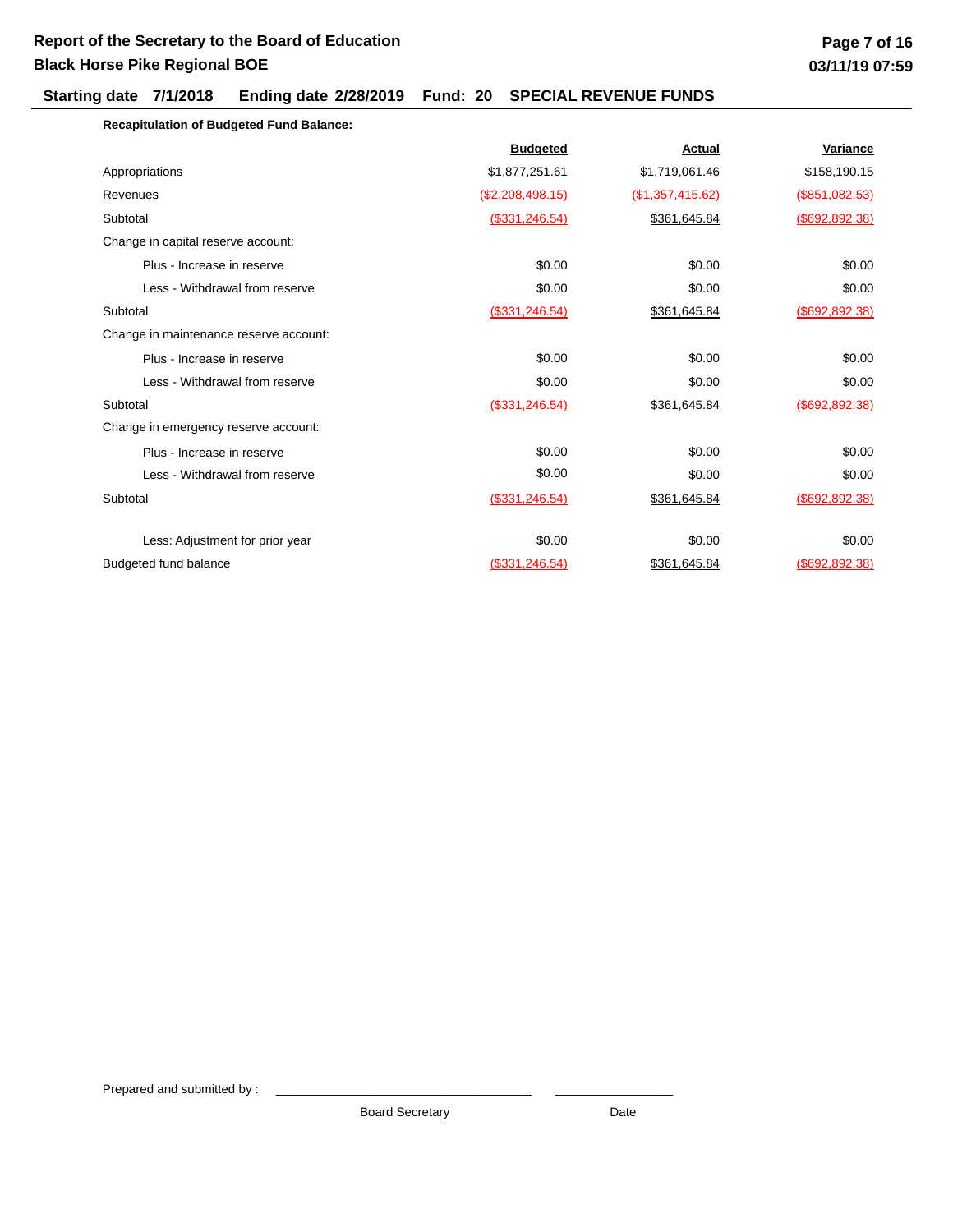# **Starting date 7/1/2018 Ending date 2/28/2019 Fund: 20 SPECIAL REVENUE FUNDS**

| <b>Revenues:</b>     |                                            |              | Org Budget        | Transfers | <b>Budget Est</b> | Actual          | Over/Under      | <b>Unrealized</b> |
|----------------------|--------------------------------------------|--------------|-------------------|-----------|-------------------|-----------------|-----------------|-------------------|
| 00745                | <b>Total Revenues from Local Sources</b>   |              | 0                 | 0         | 0                 | 55,429          |                 | (55, 429)         |
| 00830                | <b>Total Revenues from Federal Sources</b> |              | 1,238,077         | 970.421   | 2,208,498         | 1,301,987       | <b>Under</b>    | 906,511           |
|                      |                                            | <b>Total</b> | 1,238,077         | 970,421   | 2,208,498         | 1,357,416       |                 | 851,083           |
| <b>Expenditures:</b> |                                            |              | <b>Org Budget</b> | Transfers | Adj Budget        | <b>Expended</b> | <b>Encumber</b> | Available         |
| 84100                | <b>Local Projects</b>                      |              | 0                 | 13,400    | 13.400            | 13.400          | 0               | 0                 |
| 88740                | <b>Total Federal Projects</b>              |              | 823.653           | 1,040,199 | 863,852           | 1.146.124       | 559.537         | 158.190           |
|                      |                                            | <b>Total</b> | 823,653           | 1,053,599 | 1,877,252         | 1,159,524       | 559,537         | 158,190           |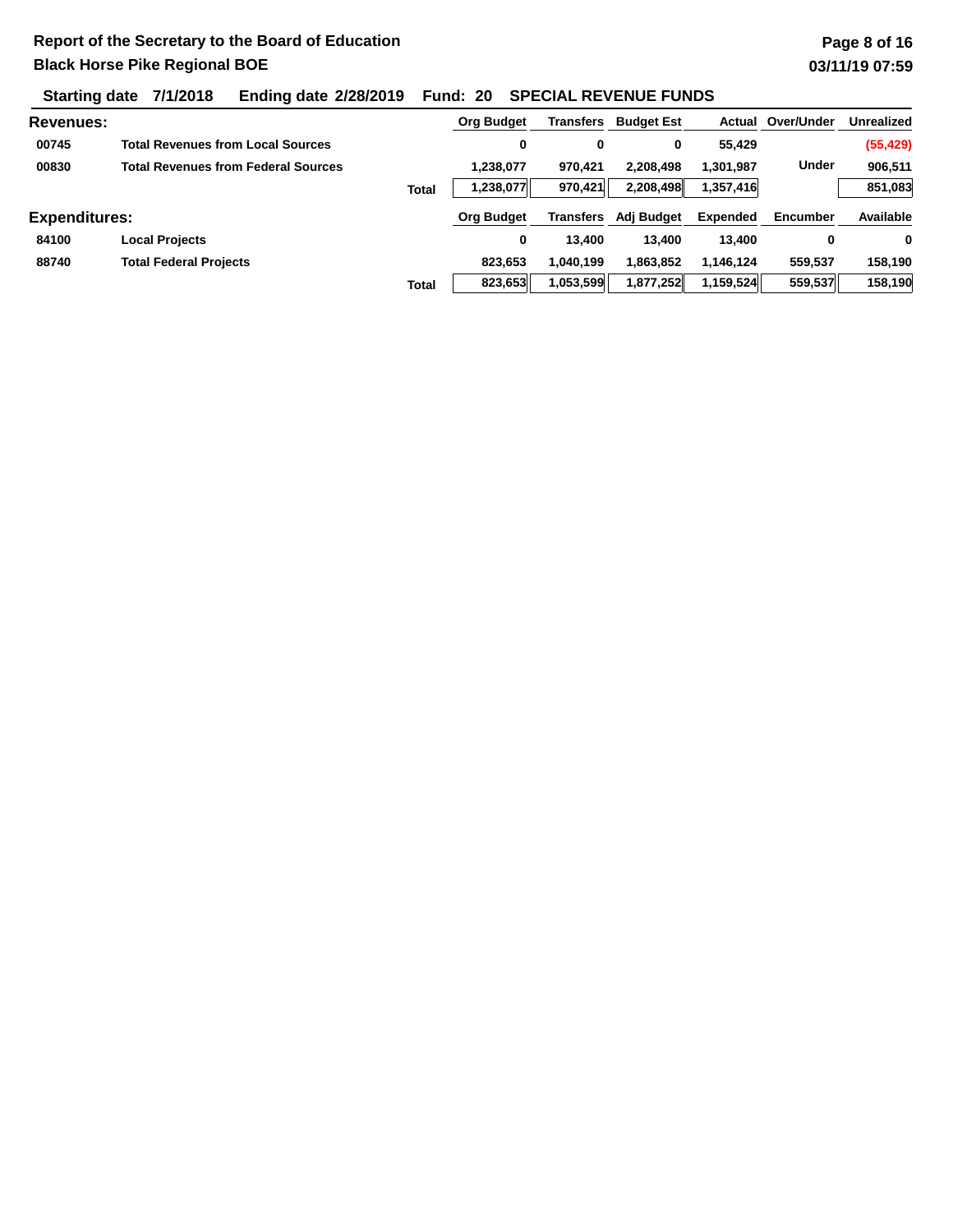# **Starting date 7/1/2018 Ending date 2/28/2019 Fund: 30 CAPITAL PROJECTS FUNDS**

|             | Assets:                                              |                |                  |
|-------------|------------------------------------------------------|----------------|------------------|
| 101         | Cash in bank                                         |                | (\$2,588,445.23) |
| $102 - 106$ | Cash Equivalents                                     |                | \$0.00           |
| 111         | Investments                                          |                | \$0.00           |
| 116         | Capital Reserve Account                              |                | \$0.00           |
| 117         | Maintenance Reserve Account                          |                | \$0.00           |
| 118         | <b>Emergency Reserve Account</b>                     |                | \$0.00           |
| 121         | Tax levy Receivable                                  |                | \$0.00           |
|             | Accounts Receivable:                                 |                |                  |
| 132         | Interfund                                            | \$0.00         |                  |
| 141         | Intergovernmental - State                            | \$4,225,534.10 |                  |
| 142         | Intergovernmental - Federal                          | \$0.00         |                  |
| 143         | Intergovernmental - Other                            | \$0.00         |                  |
| 153, 154    | Other (net of estimated uncollectable of \$_         | \$0.00         | \$4,225,534.10   |
|             | Loans Receivable:                                    |                |                  |
| 131         | Interfund                                            | \$0.00         |                  |
| 151, 152    | Other (Net of estimated uncollectable of \$________) | \$0.00         | \$0.00           |
|             | <b>Other Current Assets</b>                          |                | \$0.00           |
|             | <b>Resources:</b>                                    |                |                  |
| 301         | <b>Estimated revenues</b>                            | \$0.00         |                  |
| 302         | Less revenues                                        | \$0.00         | \$0.00           |
|             | <b>Total assets and resources</b>                    |                | \$1,637,088.87   |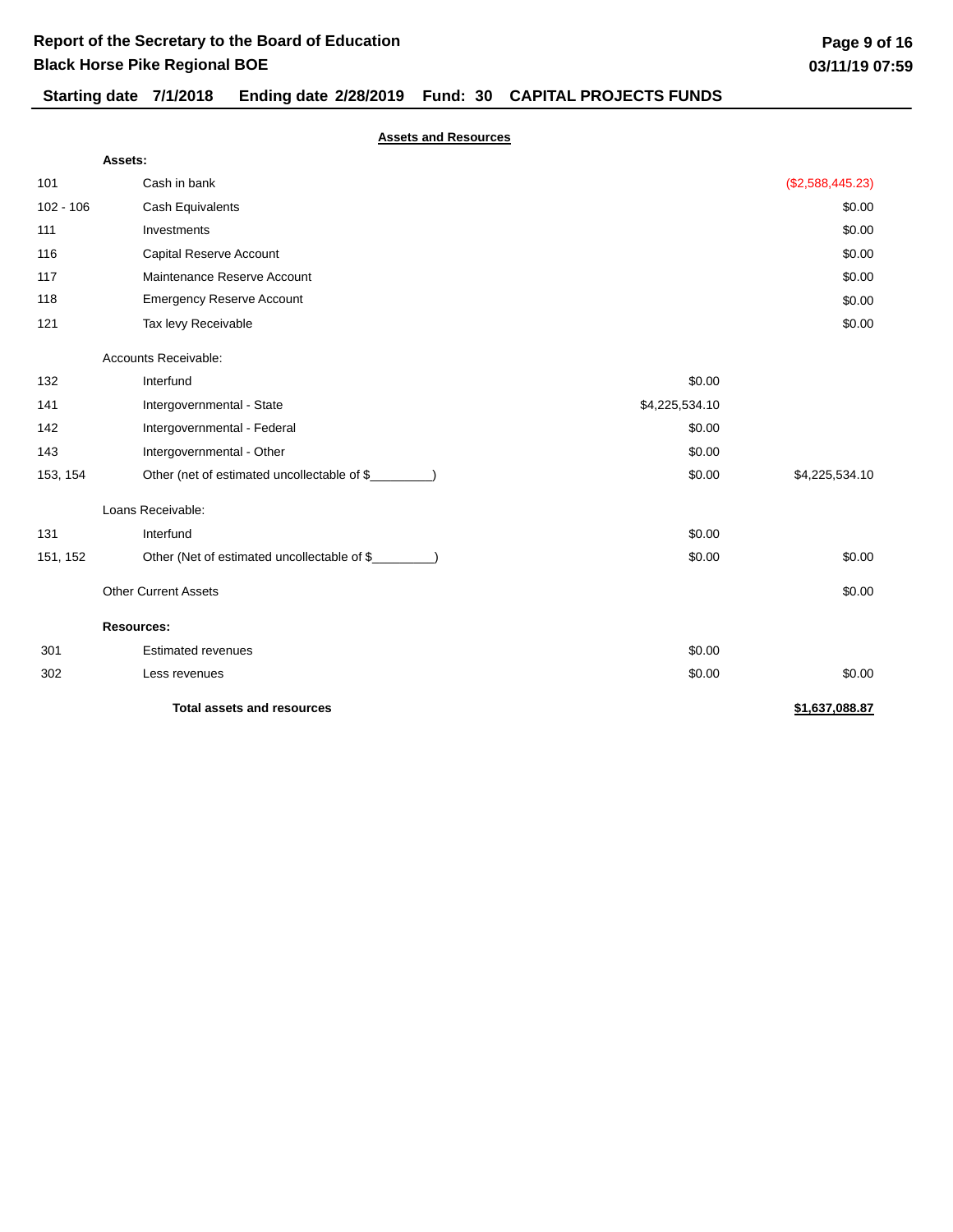# **Starting date 7/1/2018 Ending date 2/28/2019 Fund: 30 CAPITAL PROJECTS FUNDS**

|     | Liabilities:                               |                  |
|-----|--------------------------------------------|------------------|
| 101 | Cash in bank                               | (\$2,588,445.23) |
| 411 | Intergovernmental accounts payable - state | \$0.00           |
| 421 | Accounts payable                           | \$42,224.75      |
| 431 | Contracts payable                          | \$0.00           |
| 451 | Loans payable                              | \$0.00           |
| 481 | Deferred revenues                          | \$0.00           |
|     | Other current liabilities                  | \$11.35          |
|     | <b>Total liabilities</b>                   | \$42,236,10      |

#### **Fund Balance:**

| 753,754     | Reserve for encumbrances                    |               |               | \$0.00         |                |
|-------------|---------------------------------------------|---------------|---------------|----------------|----------------|
| 761         | Capital reserve account - July              |               | \$0.00        |                |                |
| 604         | Add: Increase in capital reserve            |               | \$0.00        |                |                |
| 307         | Less: Bud. w/d cap. reserve eligible costs  |               | \$0.00        |                |                |
| 309         | Less: Bud. w/d cap. reserve excess costs    |               | \$0.00        | \$0.00         |                |
| 764         | Maintenance reserve account - July          |               | \$0.00        |                |                |
| 606         | Add: Increase in maintenance reserve        |               | \$0.00        |                |                |
| 310         | Less: Bud. w/d from maintenance reserve     |               | \$0.00        | \$0.00         |                |
| 766         | Reserve for Cur. Exp. Emergencies - July    |               | \$0.00        |                |                |
| 607         | Add: Increase in cur. exp. emer. reserve    |               | \$0.00        |                |                |
| 312         | Less: Bud. w/d from cur. exp. emer. reserve |               | \$0.00        | \$0.00         |                |
| 762         | Adult education programs                    |               |               | \$0.00         |                |
| 750-752,76x | Other reserves                              |               |               | \$0.00         |                |
| 601         | Appropriations                              |               | \$42,224.75   |                |                |
| 602         | Less: Expenditures                          | (\$42,224.75) |               |                |                |
|             | Less: Encumbrances                          | \$0.00        | (\$42,224.75) | \$0.00         |                |
|             | Total appropriated                          |               |               | \$0.00         |                |
|             | Unappropriated:                             |               |               |                |                |
| 770         | Fund balance, July 1                        |               |               | \$1,637,077.52 |                |
| 771         | Designated fund balance                     |               |               | \$0.00         |                |
| 303         | Budgeted fund balance                       |               |               | (\$42,224.75)  |                |
|             | Total fund balance                          |               |               |                | \$1,594,852.77 |
|             | <b>Total liabilities and fund equity</b>    |               |               |                | \$1,637,088.87 |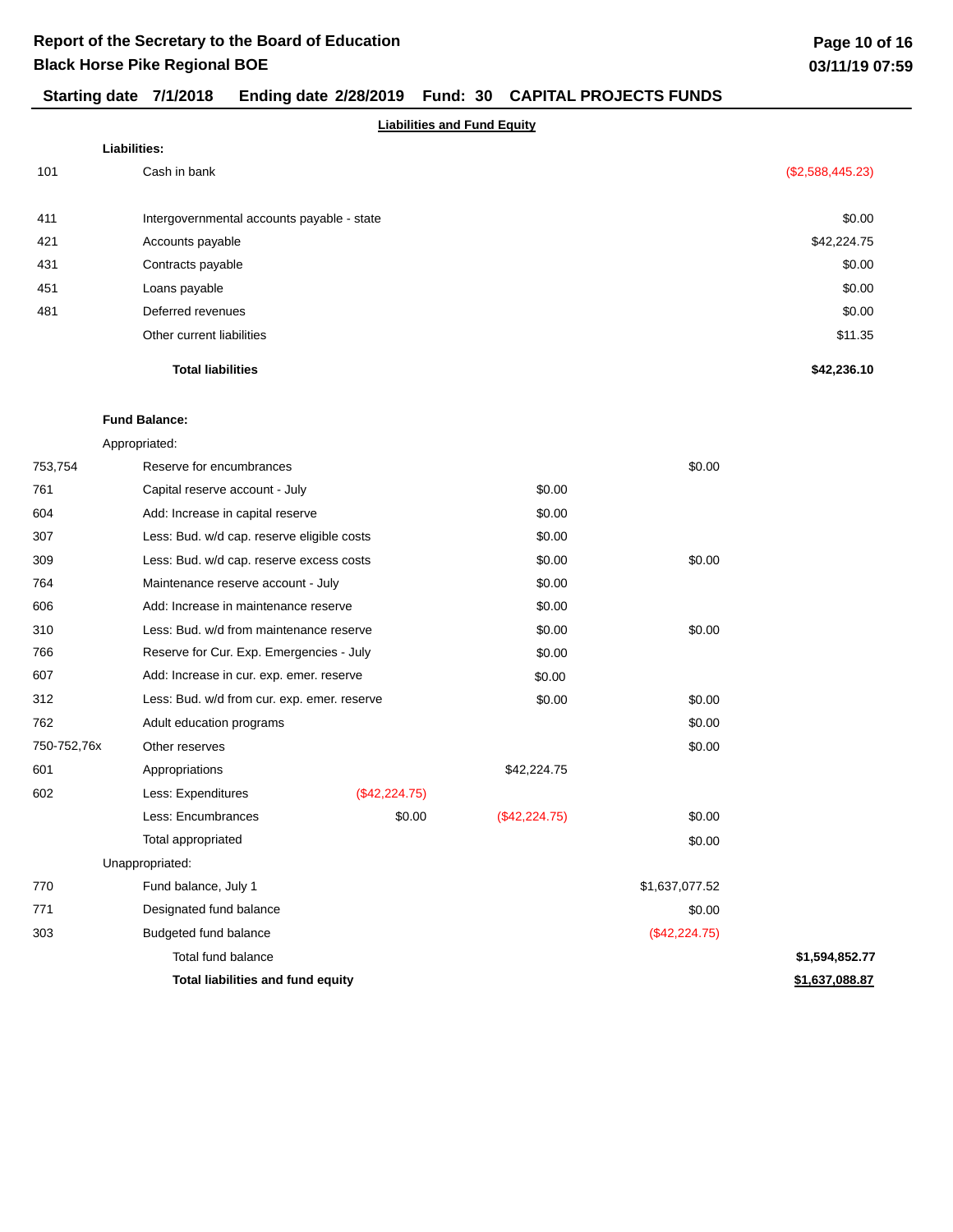### **Starting date 7/1/2018 Ending date 2/28/2019 Fund: 30 CAPITAL PROJECTS FUNDS**

| <b>Recapitulation of Budgeted Fund Balance:</b> |                 |             |          |
|-------------------------------------------------|-----------------|-------------|----------|
|                                                 | <b>Budgeted</b> | Actual      | Variance |
| Appropriations                                  | \$42,224.75     | \$42,224.75 | \$0.00   |
| Revenues                                        | \$0.00          | \$0.00      | \$0.00   |
| Subtotal                                        | \$42,224.75     | \$42,224.75 | \$0.00   |
| Change in capital reserve account:              |                 |             |          |
| Plus - Increase in reserve                      | \$0.00          | \$0.00      | \$0.00   |
| Less - Withdrawal from reserve                  | \$0.00          | \$0.00      | \$0.00   |
| Subtotal                                        | \$42,224.75     | \$42,224.75 | \$0.00   |
| Change in maintenance reserve account:          |                 |             |          |
| Plus - Increase in reserve                      | \$0.00          | \$0.00      | \$0.00   |
| Less - Withdrawal from reserve                  | \$0.00          | \$0.00      | \$0.00   |
| Subtotal                                        | \$42,224.75     | \$42,224.75 | \$0.00   |
| Change in emergency reserve account:            |                 |             |          |
| Plus - Increase in reserve                      | \$0.00          | \$0.00      | \$0.00   |
| Less - Withdrawal from reserve                  | \$0.00          | \$0.00      | \$0.00   |
| Subtotal                                        | \$42,224.75     | \$42,224.75 | \$0.00   |
| Less: Adjustment for prior year                 | \$0.00          | \$0.00      | \$0.00   |
| <b>Budgeted fund balance</b>                    | \$42,224.75     | \$42.224.75 | \$0.00   |

Prepared and submitted by :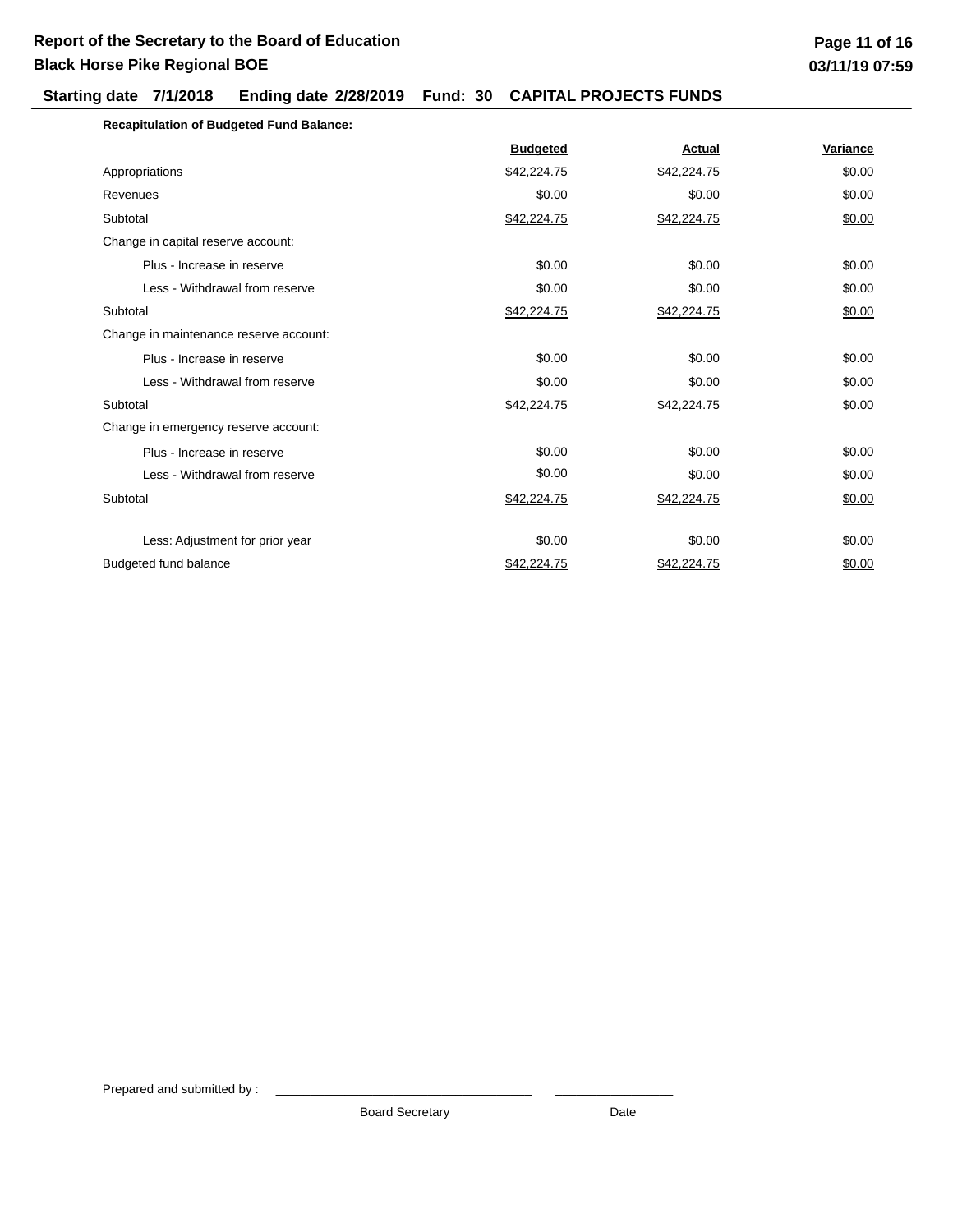**Starting date 7/1/2018 Ending date 2/28/2019 Fund: 30 CAPITAL PROJECTS FUNDS**

| <b>Expenditures:</b>                     |       | Ora Budaet |        | Transfers Adj Budget | Expended | Encumber | Available |
|------------------------------------------|-------|------------|--------|----------------------|----------|----------|-----------|
| (Total of Accounts W/O a Grid# Assigned) |       |            | 42.225 | 42.225               | 42.225   |          |           |
|                                          | Total | 01         | 42.225 | 42,225               | 42.225   |          |           |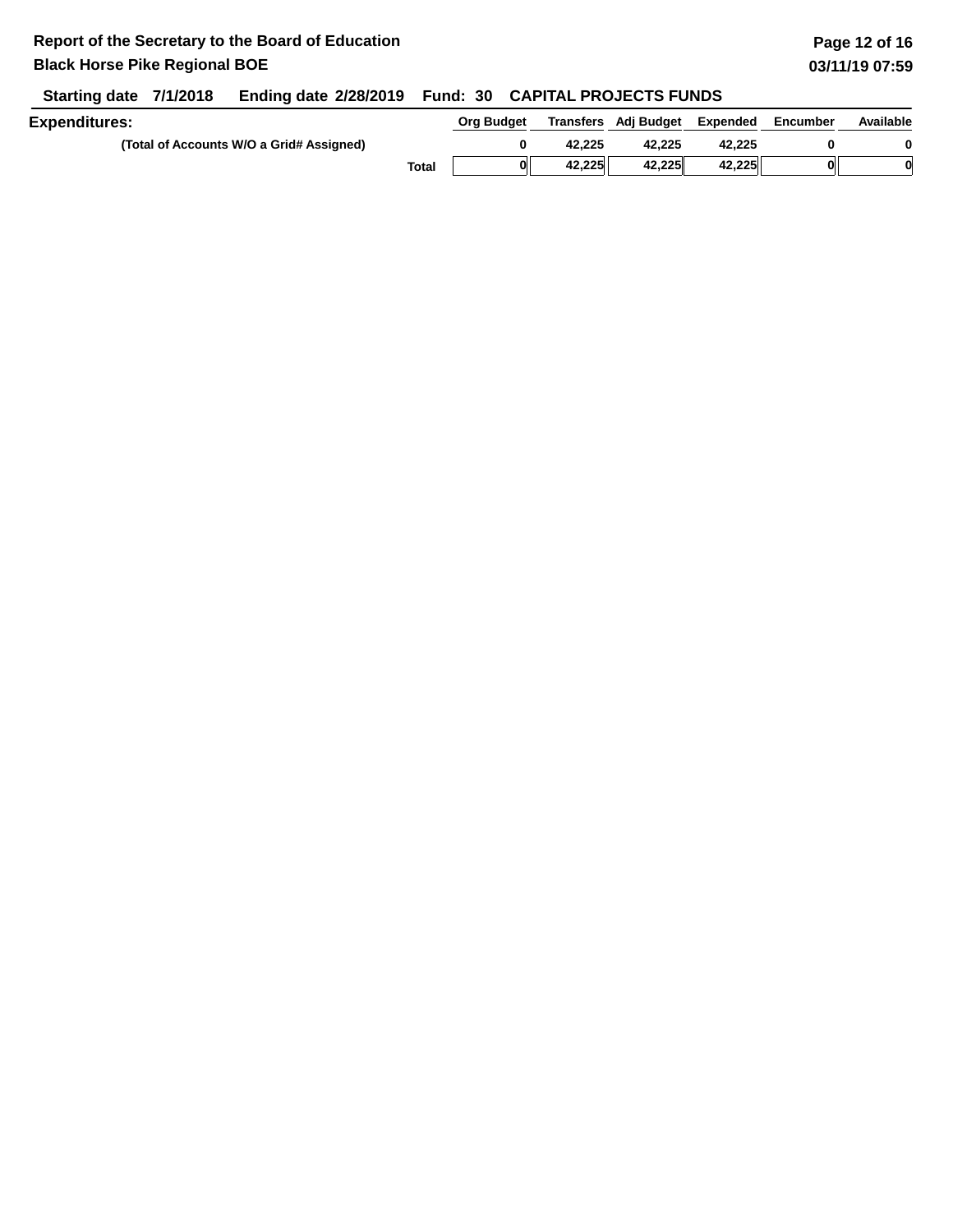# **Black Horse Pike Regional BOE**

# **Starting date 7/1/2018 Ending date 2/28/2019 Fund: 40 DEBT SERVICE FUNDS**

|             | Assets:                                              |                  |                 |
|-------------|------------------------------------------------------|------------------|-----------------|
| 101         | Cash in bank                                         |                  | (\$562, 134.08) |
| $102 - 106$ | Cash Equivalents                                     |                  | \$0.00          |
| 111         | Investments                                          |                  | \$0.00          |
| 116         | Capital Reserve Account                              |                  | \$0.00          |
| 117         | Maintenance Reserve Account                          |                  | \$0.00          |
| 118         | <b>Emergency Reserve Account</b>                     |                  | \$0.00          |
| 121         | Tax levy Receivable                                  |                  | \$625,633.04    |
|             | Accounts Receivable:                                 |                  |                 |
| 132         | Interfund                                            | \$0.00           |                 |
| 141         | Intergovernmental - State                            | \$25,443.00      |                 |
| 142         | Intergovernmental - Federal                          | \$0.00           |                 |
| 143         | Intergovernmental - Other                            | \$0.00           |                 |
| 153, 154    | Other (net of estimated uncollectable of \$_         | \$0.00           | \$25,443.00     |
|             | Loans Receivable:                                    |                  |                 |
| 131         | Interfund                                            | \$0.00           |                 |
| 151, 152    | Other (Net of estimated uncollectable of \$________) | \$0.00           | \$0.00          |
|             | <b>Other Current Assets</b>                          |                  | \$0.00          |
|             | <b>Resources:</b>                                    |                  |                 |
| 301         | <b>Estimated revenues</b>                            | \$3,276,048.00   |                 |
| 302         | Less revenues                                        | (\$3,276,048.00) | \$0.00          |
|             | <b>Total assets and resources</b>                    |                  | \$88,941.96     |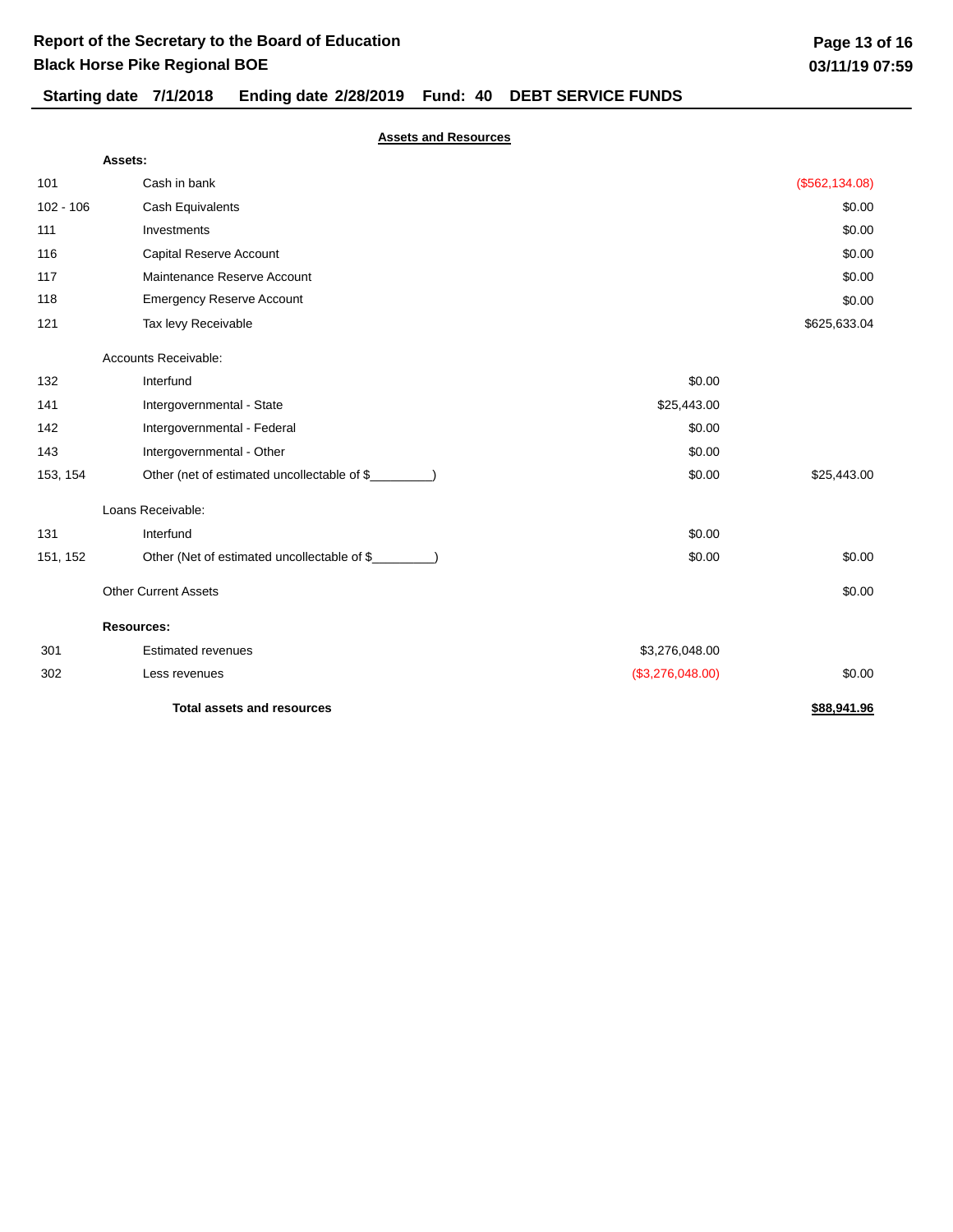# **Starting date 7/1/2018 Ending date 2/28/2019 Fund: 40 DEBT SERVICE FUNDS**

#### **Liabilities and Fund Equity**

|     | Liabilities:                               |                 |  |  |  |
|-----|--------------------------------------------|-----------------|--|--|--|
| 101 | Cash in bank                               | (\$562, 134.08) |  |  |  |
|     |                                            |                 |  |  |  |
| 411 | Intergovernmental accounts payable - state | \$0.00          |  |  |  |
| 421 | Accounts payable                           | \$0.00          |  |  |  |
| 431 | Contracts payable                          | \$0.00          |  |  |  |
| 451 | Loans payable                              | \$0.00          |  |  |  |
| 481 | Deferred revenues                          | \$0.00          |  |  |  |
|     | Other current liabilities                  | \$0.00          |  |  |  |
|     | <b>Total liabilities</b>                   | \$0.00          |  |  |  |

#### **Fund Balance:**

| 753,754     | Reserve for encumbrances                    |                  |                  | \$59,573.75 |             |
|-------------|---------------------------------------------|------------------|------------------|-------------|-------------|
| 761         | Capital reserve account - July              |                  | \$0.00           |             |             |
| 604         | Add: Increase in capital reserve            |                  | \$0.00           |             |             |
| 307         | Less: Bud. w/d cap. reserve eligible costs  |                  | \$0.00           |             |             |
| 309         | Less: Bud. w/d cap. reserve excess costs    |                  | \$0.00           | \$0.00      |             |
| 764         | Maintenance reserve account - July          |                  | \$0.00           |             |             |
| 606         | Add: Increase in maintenance reserve        |                  | \$0.00           |             |             |
| 310         | Less: Bud. w/d from maintenance reserve     |                  | \$0.00           | \$0.00      |             |
| 766         | Reserve for Cur. Exp. Emergencies - July    |                  | \$0.00           |             |             |
| 607         | Add: Increase in cur. exp. emer. reserve    |                  | \$0.00           |             |             |
| 312         | Less: Bud. w/d from cur. exp. emer. reserve |                  | \$0.00           | \$0.00      |             |
| 762         | Adult education programs                    |                  |                  | \$0.00      |             |
| 750-752,76x | Other reserves                              |                  |                  | \$0.00      |             |
| 601         | Appropriations                              |                  | \$3,276,048.00   |             |             |
| 602         | Less: Expenditures                          | (\$3,216,473.75) |                  |             |             |
|             | Less: Encumbrances                          | (\$59,573.75)    | (\$3,276,047.50) | \$0.50      |             |
|             | Total appropriated                          |                  |                  | \$59,574.25 |             |
|             | Unappropriated:                             |                  |                  |             |             |
| 770         | Fund balance, July 1                        |                  |                  | \$29,367.71 |             |
| 771         | Designated fund balance                     |                  |                  | \$0.00      |             |
| 303         | Budgeted fund balance                       |                  |                  | \$0.00      |             |
|             | Total fund balance                          |                  |                  |             | \$88,941.96 |
|             | Total liabilities and fund equity           |                  |                  |             | \$88,941.96 |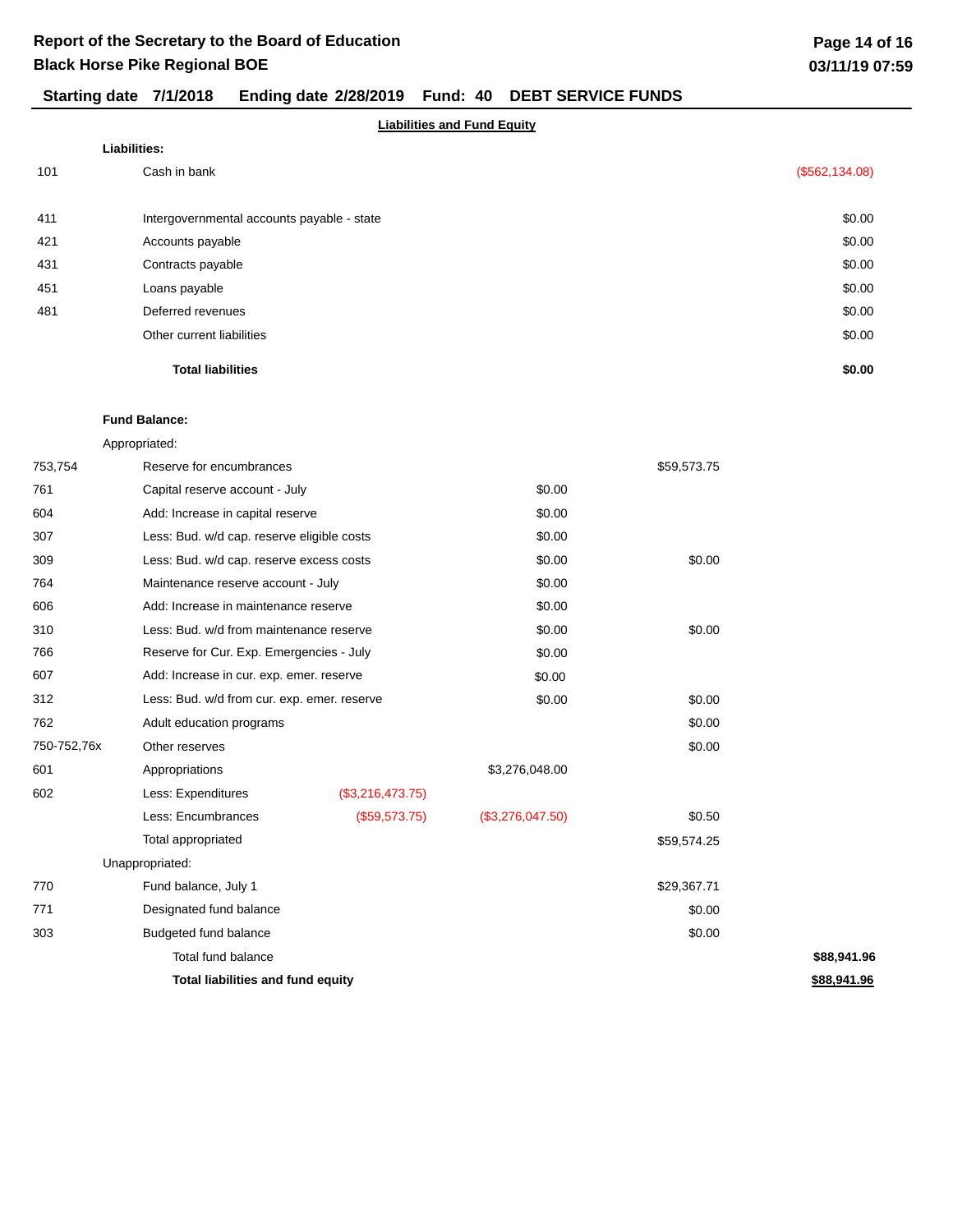### **Starting date 7/1/2018 Ending date 2/28/2019 Fund: 40 DEBT SERVICE FUNDS**

| <b>Recapitulation of Budgeted Fund Balance:</b> |                  |                  |          |
|-------------------------------------------------|------------------|------------------|----------|
|                                                 | <b>Budgeted</b>  | Actual           | Variance |
| Appropriations                                  | \$3,276,048.00   | \$3,276,047.50   | \$0.50   |
| Revenues                                        | (\$3,276,048.00) | (\$3,276,048.00) | \$0.00   |
| Subtotal                                        | \$0.00           | (\$0.50)         | \$0.50   |
| Change in capital reserve account:              |                  |                  |          |
| Plus - Increase in reserve                      | \$0.00           | \$0.00           | \$0.00   |
| Less - Withdrawal from reserve                  | \$0.00           | \$0.00           | \$0.00   |
| Subtotal                                        | \$0.00           | (\$0.50)         | \$0.50   |
| Change in maintenance reserve account:          |                  |                  |          |
| Plus - Increase in reserve                      | \$0.00           | \$0.00           | \$0.00   |
| Less - Withdrawal from reserve                  | \$0.00           | \$0.00           | \$0.00   |
| Subtotal                                        | \$0.00           | (\$0.50)         | \$0.50   |
| Change in emergency reserve account:            |                  |                  |          |
| Plus - Increase in reserve                      | \$0.00           | \$0.00           | \$0.00   |
| Less - Withdrawal from reserve                  | \$0.00           | \$0.00           | \$0.00   |
| Subtotal                                        | \$0.00           | (S0.50)          | \$0.50   |
| Less: Adjustment for prior year                 | \$0.00           | \$0.00           | \$0.00   |
| Budgeted fund balance                           | \$0.00           | (S0.50)          | \$0.50   |